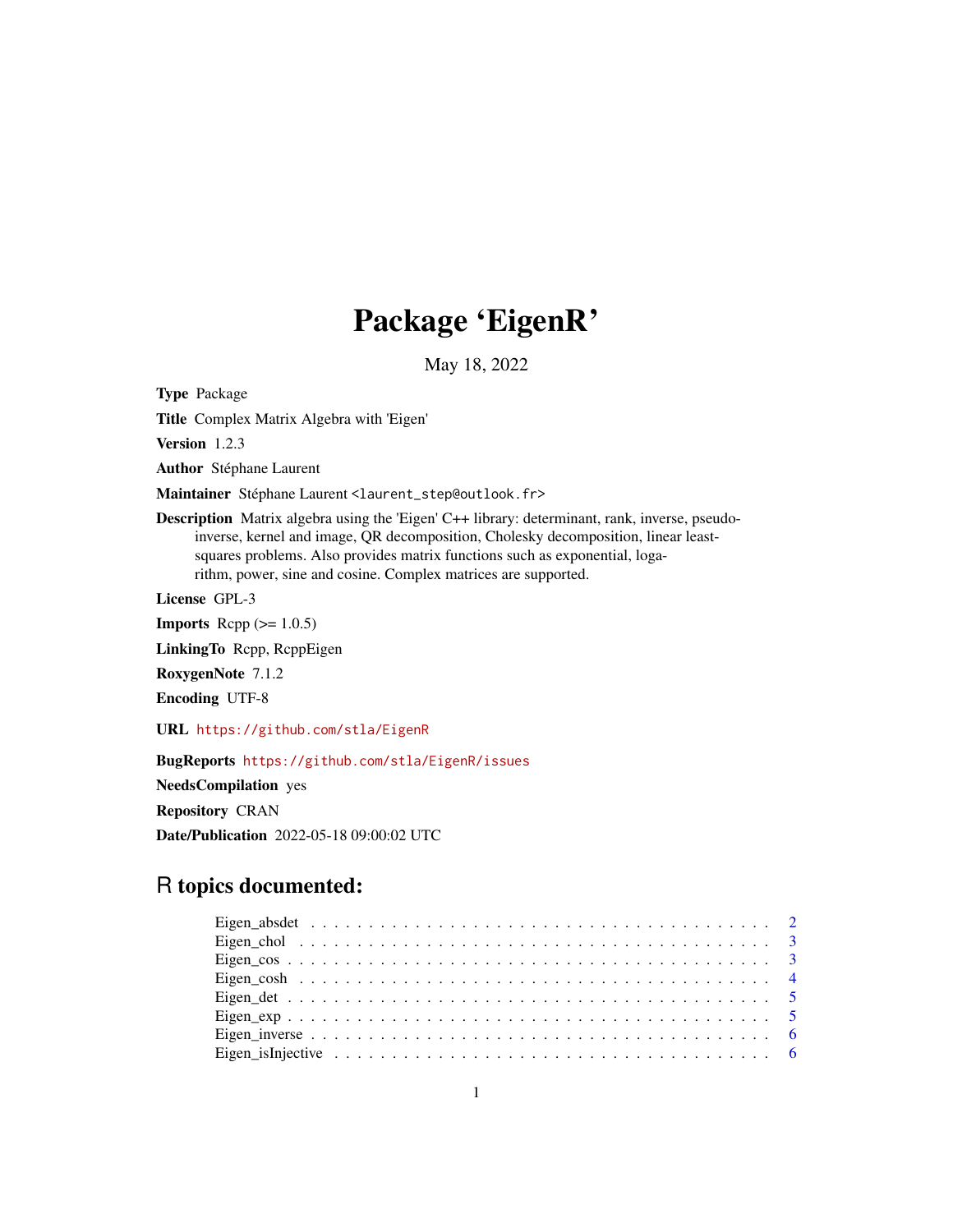# <span id="page-1-0"></span>2 Eigen\_absdet

|  | 7    |
|--|------|
|  | 8    |
|  | 8    |
|  | 9    |
|  | - 10 |
|  |      |
|  |      |
|  |      |
|  |      |
|  |      |
|  |      |
|  |      |
|  |      |
|  |      |
|  |      |
|  |      |
|  |      |

#### **Index** 2008 **[18](#page-17-0)**

Eigen\_absdet *Absolute value of the determinant*

# Description

Absolute value of the determinant of a real matrix.

# Usage

Eigen\_absdet(M)

# Arguments

M a *real* square matrix

# Value

The absolute value of the determinant of M.

# Note

'Eigen\_absdet(M)' is not faster than 'abs(Eigen\_det(M))'.

```
set.seed(666L)
M <- matrix(rpois(25L, 1), 5L, 5L)
Eigen_absdet(M)
```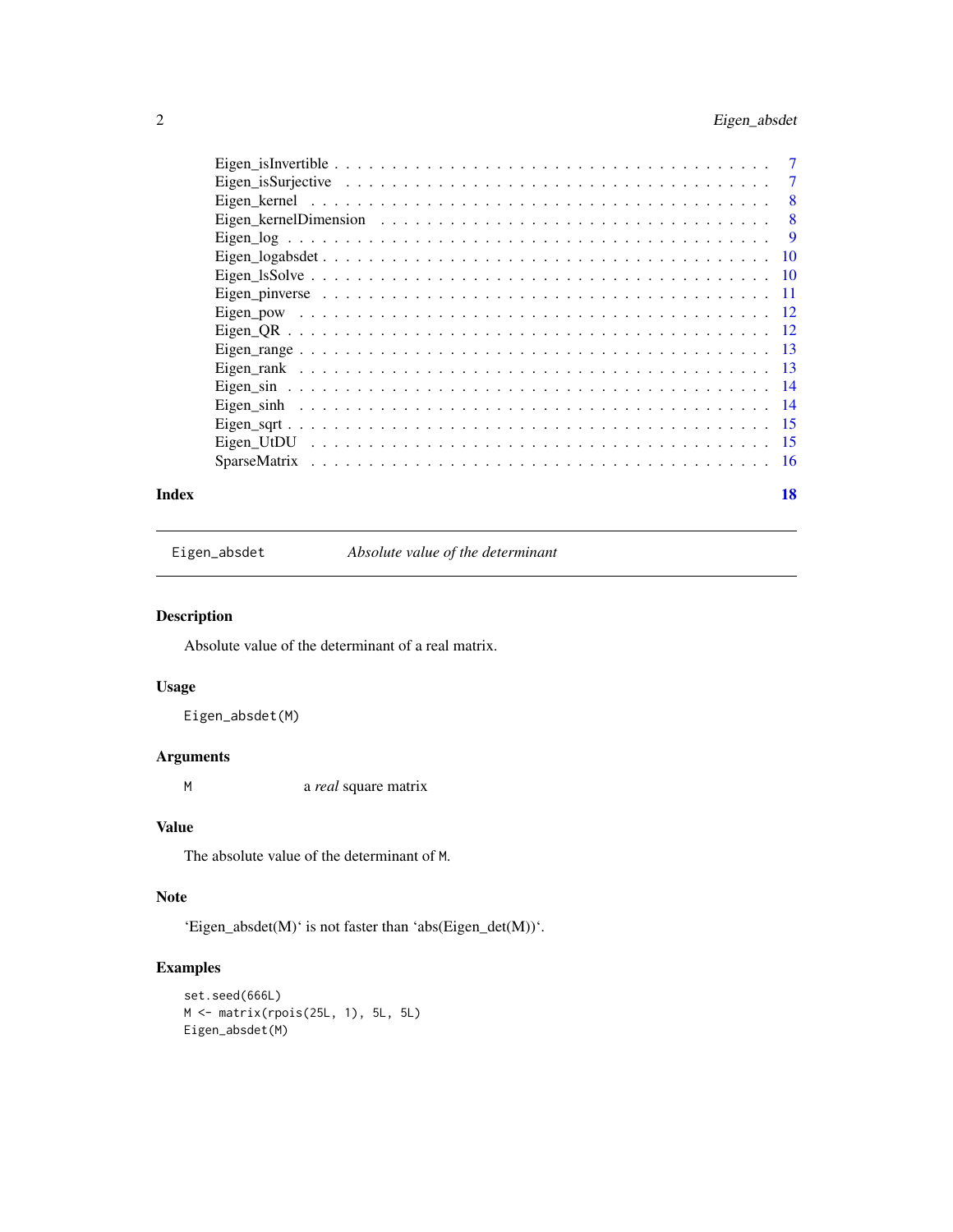<span id="page-2-0"></span>

Cholesky decomposition of a symmetric or Hermitian matrix.

## Usage

Eigen\_chol(M)

# Arguments

M a square symmetric/Hermitian positive-definite matrix or [SparseMatrix](#page-15-1), real/complex

#### Details

Symmetry is not checked; only the lower triangular part of M is used.

#### Value

The upper triangular factor of the Cholesky decomposition of M.

#### Examples

```
M \leftarrow \text{rbind}(c(5,1), c(1,3))U <- Eigen_chol(M)
t(U) %*% U # this is `M`
# a Hermitian example:
A \leftarrow \text{rbind}(c(1,1i), c(1i,2))( M <- A %*% t(Conj(A)) )
try(chol(M)) # fails
U <- Eigen_chol(M)
t(Conj(U)) %*% U # this is `M`
# a sparse example
M <- asSparseMatrix(diag(1:5))
Eigen_chol(M)
```
Eigen\_cos *Matrix cosine*

# Description

Matrix cosine of a real or complex square matrix.

### Usage

Eigen\_cos(M)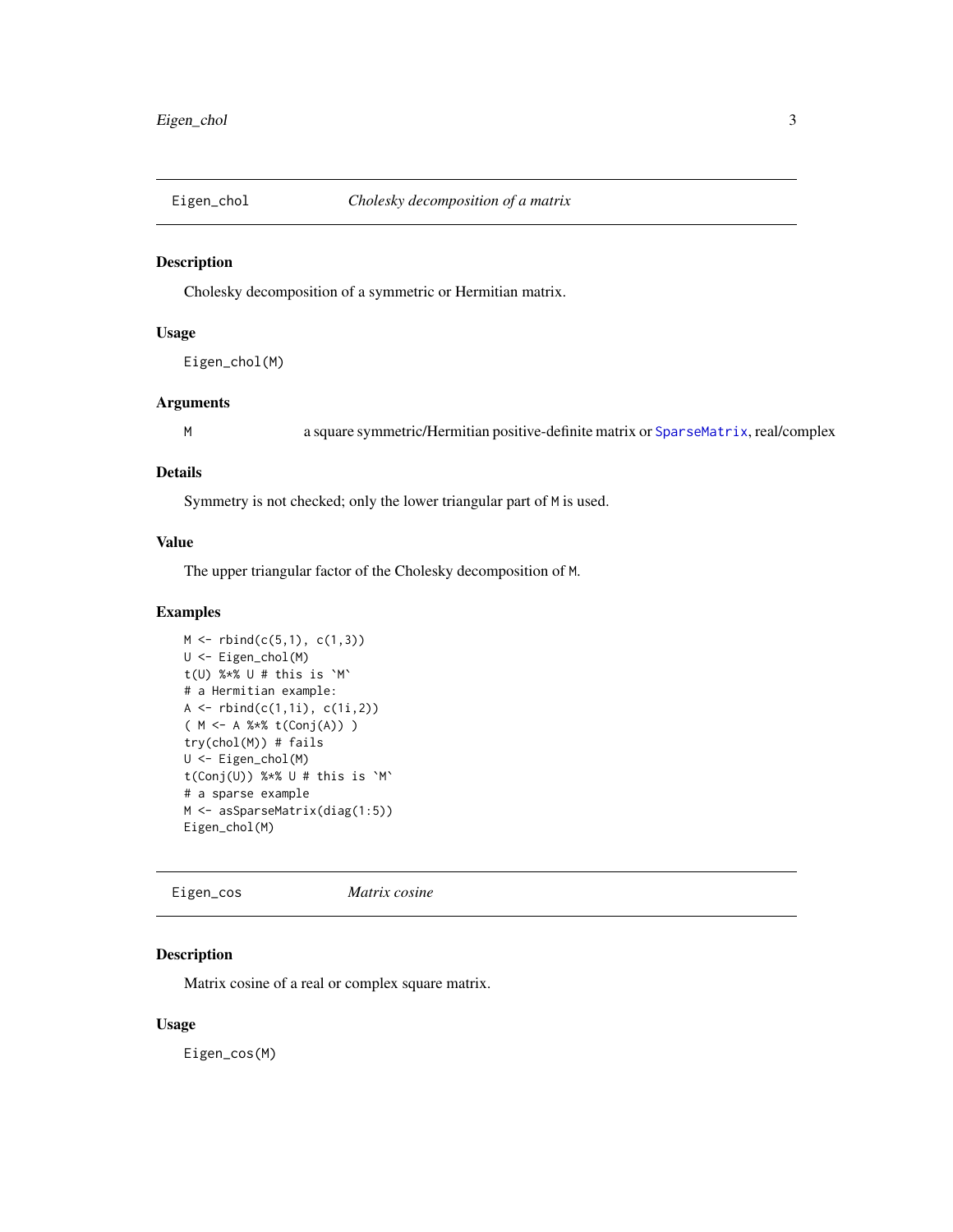### <span id="page-3-0"></span>Arguments

M a square matrix, real or complex

# Value

The matrix cosine of M.

# Examples

```
library(EigenR)
M \leftarrow \text{toe}(c(1,2,3))cosM <- Eigen_cos(M)
sinM <- Eigen_sin(M)
cosM %*% cosM + sinM %*% sinM # identity matrix
```
Eigen\_cosh *Matrix hyperbolic cosine*

# Description

Matrix hyperbolic cosine of a real or complex square matrix.

# Usage

Eigen\_cosh(M)

# Arguments

M a square matrix, real or complex

#### Value

The matrix hyperbolic cosine of M.

```
library(EigenR)
M \leftarrow \text{toeplitz}(c(1,2,3))Eigen_cosh(M)
(Eigen_exp(M) + Eigen_exp(-M)) / 2 # identical
```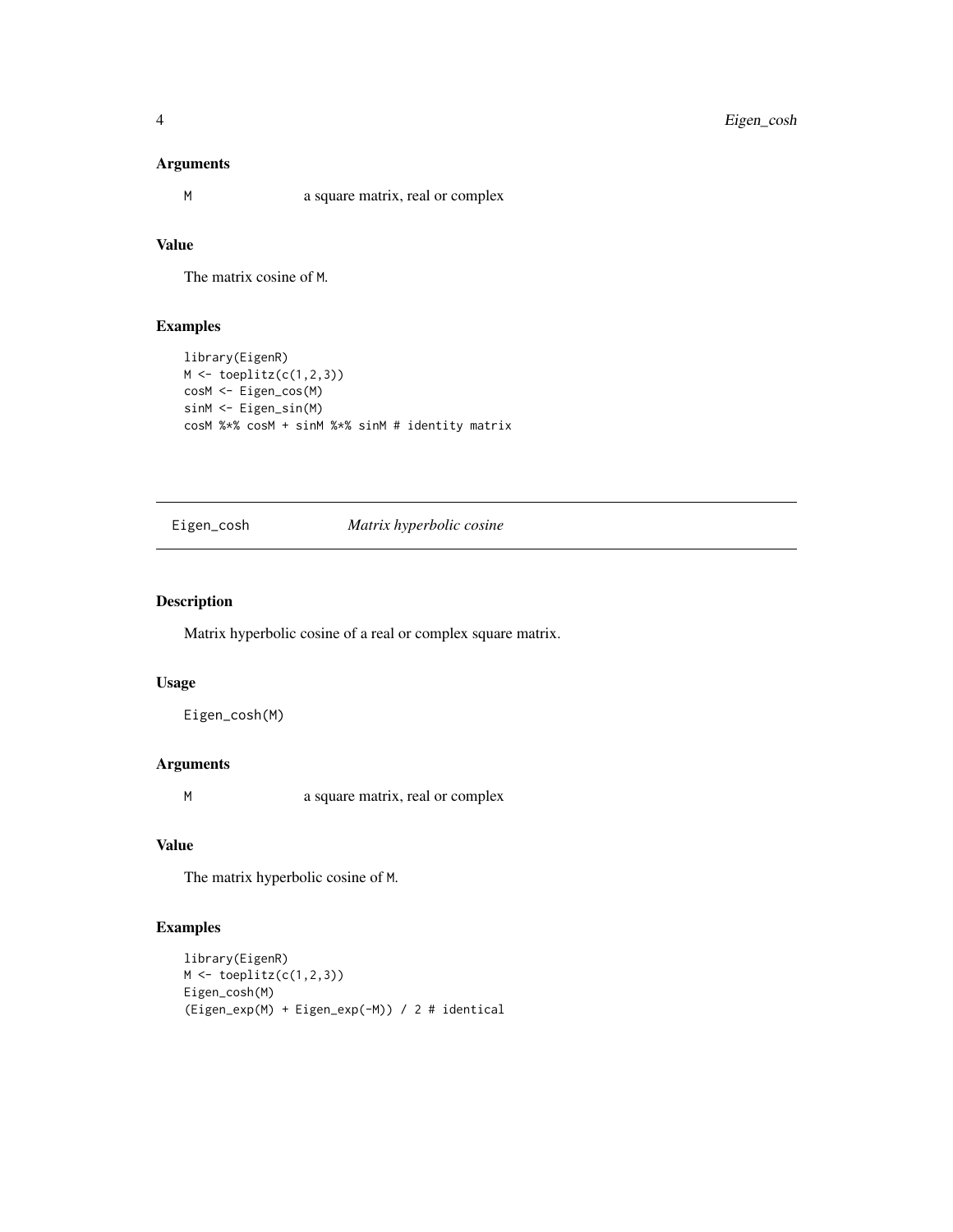<span id="page-4-0"></span>

Determinant of a real or complex matrix.

#### Usage

Eigen\_det(M)

#### Arguments

M a square matrix or [SparseMatrix](#page-15-1), real or complex

#### Value

The determinant of M.

#### Examples

```
set.seed(666)
M <- matrix(rpois(25, 1), 5L, 5L)
Eigen_det(M)
# determinants of complex matrices are supported:
Eigen_det(M + 1i * M)
# as well as determinants of sparse matrices:
Eigen_det(asSparseMatrix(M))
Eigen_det(asSparseMatrix(M + 1i * M))
```
Eigen\_exp *Exponential of a matrix*

# Description

Exponential of a real or complex square matrix.

# Usage

Eigen\_exp(M)

#### Arguments

M a square matrix, real or complex

# Value

The exponential of M.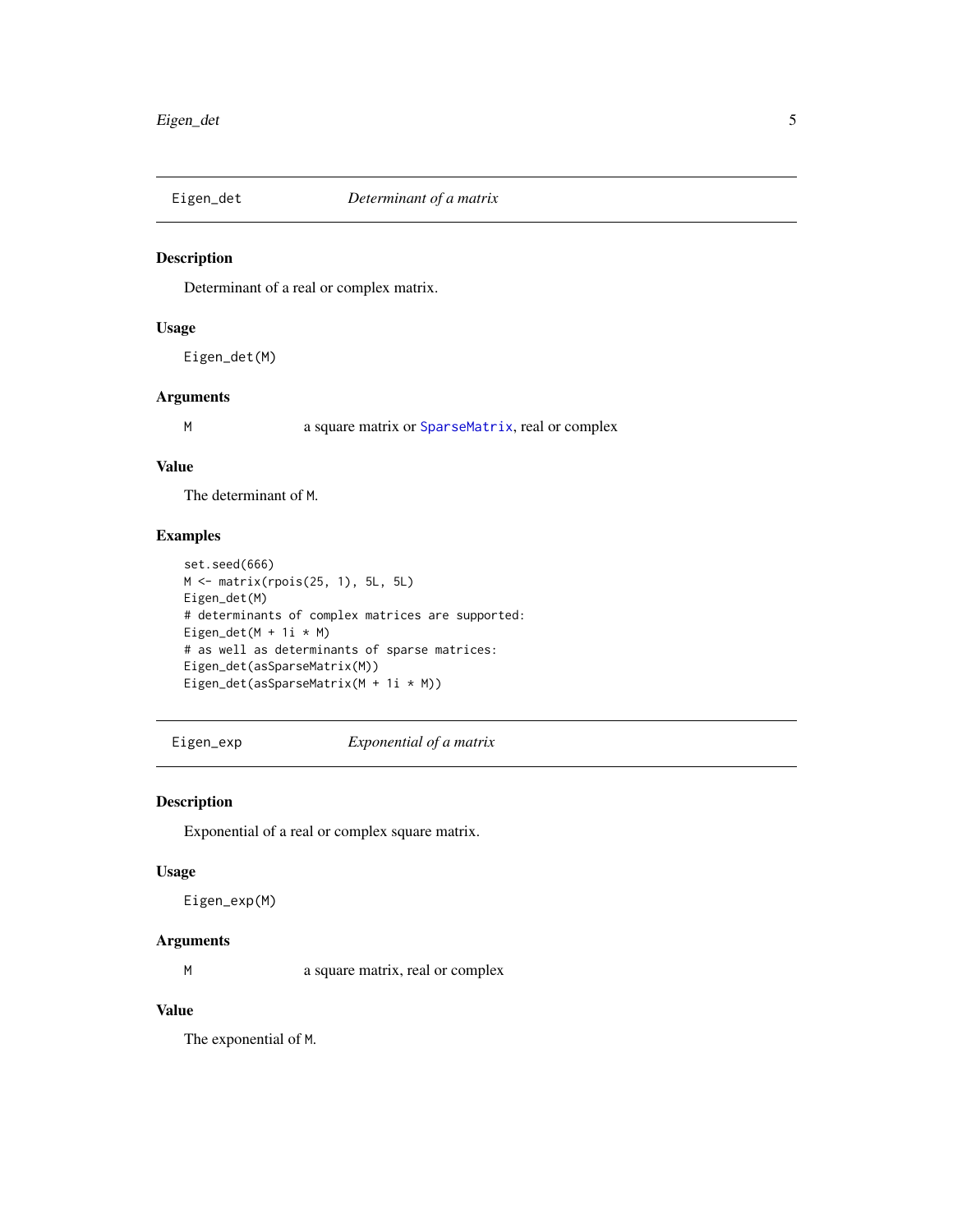<span id="page-5-0"></span>Eigen\_inverse *Inverse of a matrix*

# Description

Inverse of a real or complex matrix.

#### Usage

Eigen\_inverse(M)

#### Arguments

M an invertible square matrix, real or complex

# Value

The inverse matrix of M.

<span id="page-5-1"></span>Eigen\_isInjective *Check injectivity*

# Description

Checks whether a matrix represents an injective linear map (i.e. has trivial kernel).

# Usage

```
Eigen_isInjective(M)
```
#### Arguments

M a matrix, real or complex

#### Value

A Boolean value indicating whether M represents an injective linear map.

```
set.seed(666L)
M <- matrix(rpois(35L, 1), 5L, 7L)
Eigen_isInjective(M)
```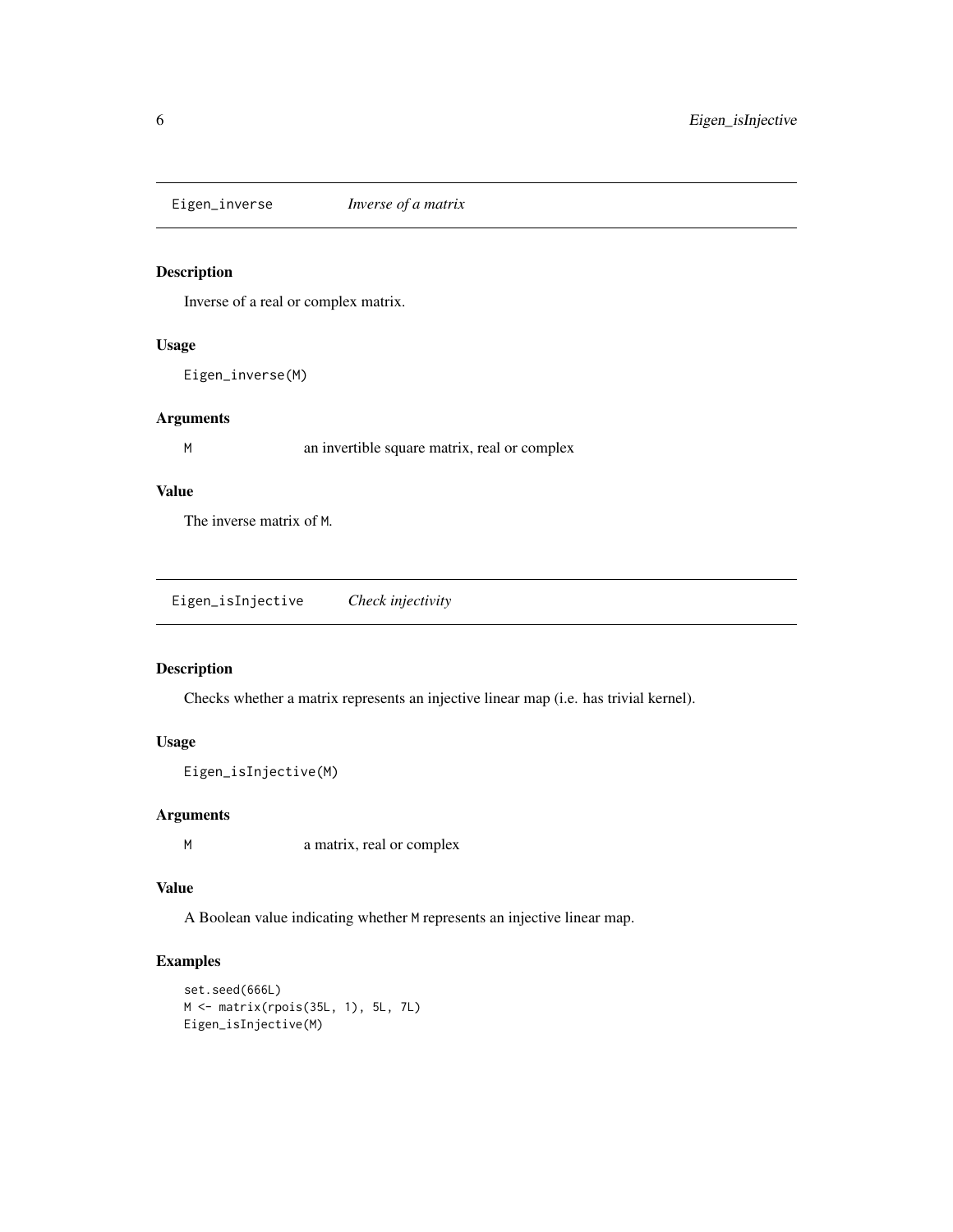<span id="page-6-0"></span>Eigen\_isInvertible *Check invertibility*

#### Description

Checks whether a matrix is invertible.

# Usage

```
Eigen_isInvertible(M)
```
# Arguments

M a matrix, real or complex

# Value

A Boolean value indicating whether M is invertible.

# Examples

```
set.seed(666L)
M <- matrix(rpois(25L, 1), 5L, 5L)
Eigen_isInvertible(M)
```
Eigen\_isSurjective *Check surjectivity*

# Description

Checks whether a matrix represents a surjective linear map.

#### Usage

```
Eigen_isSurjective(M)
```
# Arguments

M a matrix, real or complex

#### Value

A Boolean value indicating whether M represents a surjective linear map.

```
set.seed(666L)
M <- matrix(rpois(35L, 1), 7L, 5L)
Eigen_isSurjective(M)
```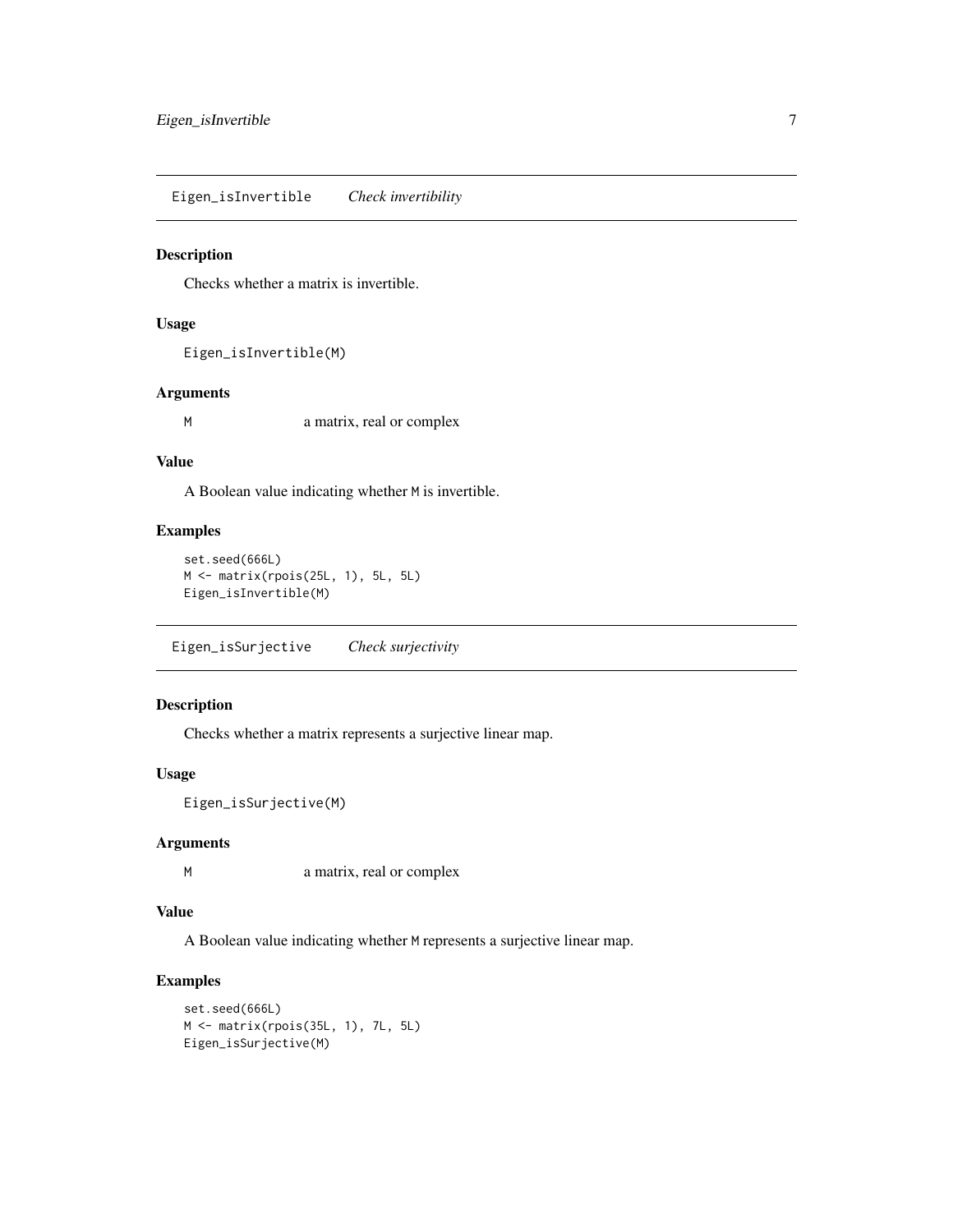<span id="page-7-1"></span><span id="page-7-0"></span>

Kernel (null-space) of a real or complex matrix.

# Usage

```
Eigen_kernel(M, method = "COD")
```
#### Arguments

|        | a matrix, real or complex                                                 |
|--------|---------------------------------------------------------------------------|
| method | one of "COD" or "LU"; the faster method depends on the size of the matrix |

#### Value

A basis of the kernel of M. With method = "COD", the basis is orthonormal, while it is not with method = "LU".

#### Examples

```
set.seed(666)
M <- matrix(rgamma(30L, 12, 1), 10L, 3L)
M <- cbind(M, M[,1]+M[,2], M[,2]+2*M[,3])
# basis of the kernel of `M`:
Eigen_kernel(M, method = "LU")
# orthonormal basis of the kernel of `M`:
Eigen_kernel(M, method = "COD")
```
Eigen\_kernelDimension *Dimension of kernel*

# Description

Dimension of the kernel of a matrix.

# Usage

Eigen\_kernelDimension(M)

#### Arguments

M a matrix, real or complex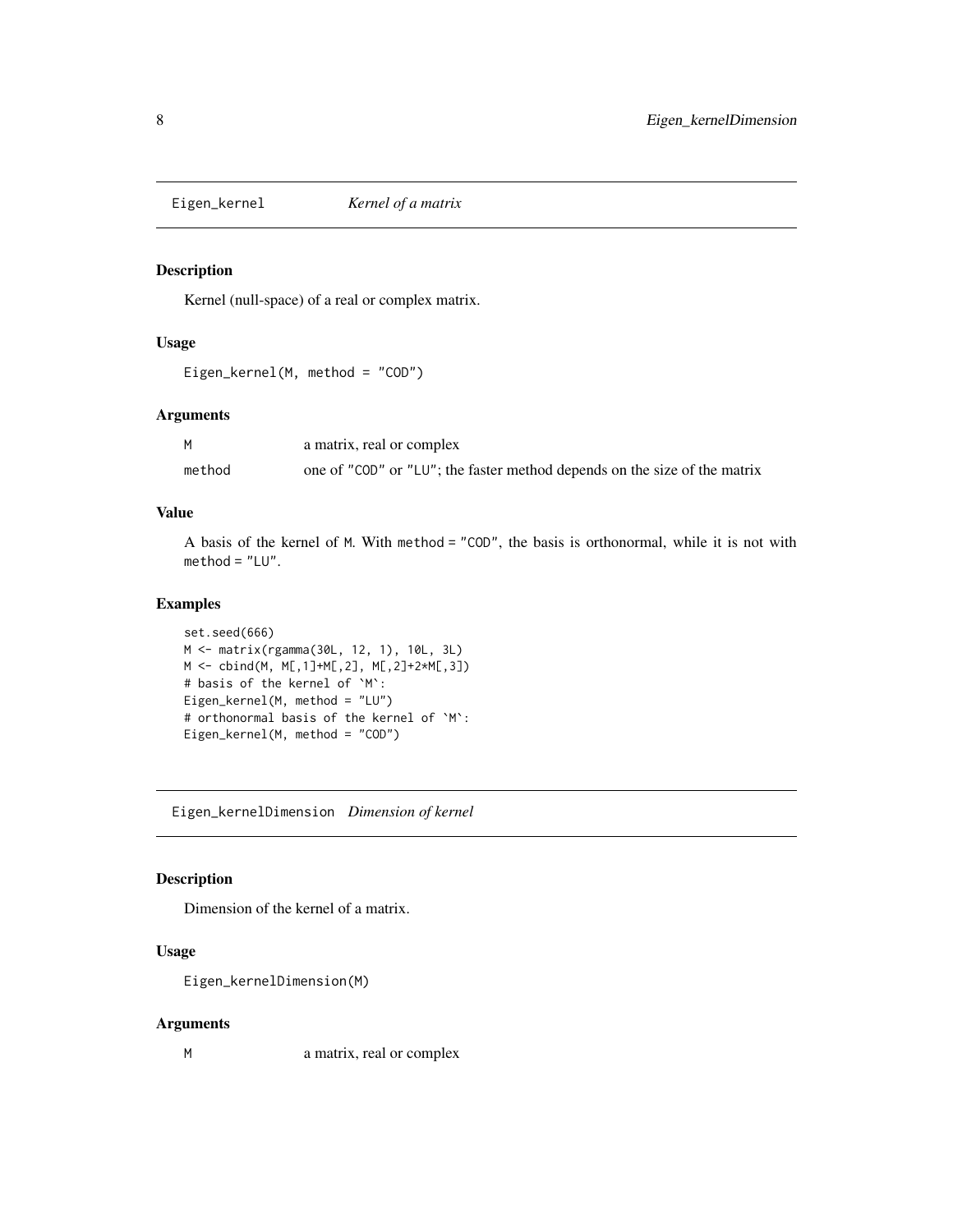# <span id="page-8-0"></span>Eigen\_log 9

# Value

An integer, the dimension of the kernel of M.

#### See Also

[Eigen\\_isInjective](#page-5-1), [Eigen\\_kernel](#page-7-1).

# Examples

```
set.seed(666L)
M <- matrix(rpois(35L, 1), 5L, 7L)
Eigen_kernelDimension(M)
```
Eigen\_log *Logarithm of a matrix*

# Description

Logarithm of a real or complex square matrix, when possible.

#### Usage

Eigen\_log(M)

# Arguments

M a square matrix, real or complex

# Details

The logarithm of a matrix does not always exist. See [matrix logarithm.](https://eigen.tuxfamily.org/dox/unsupported/group__MatrixFunctions__Module.html#title7)

# Value

The logarithm of M.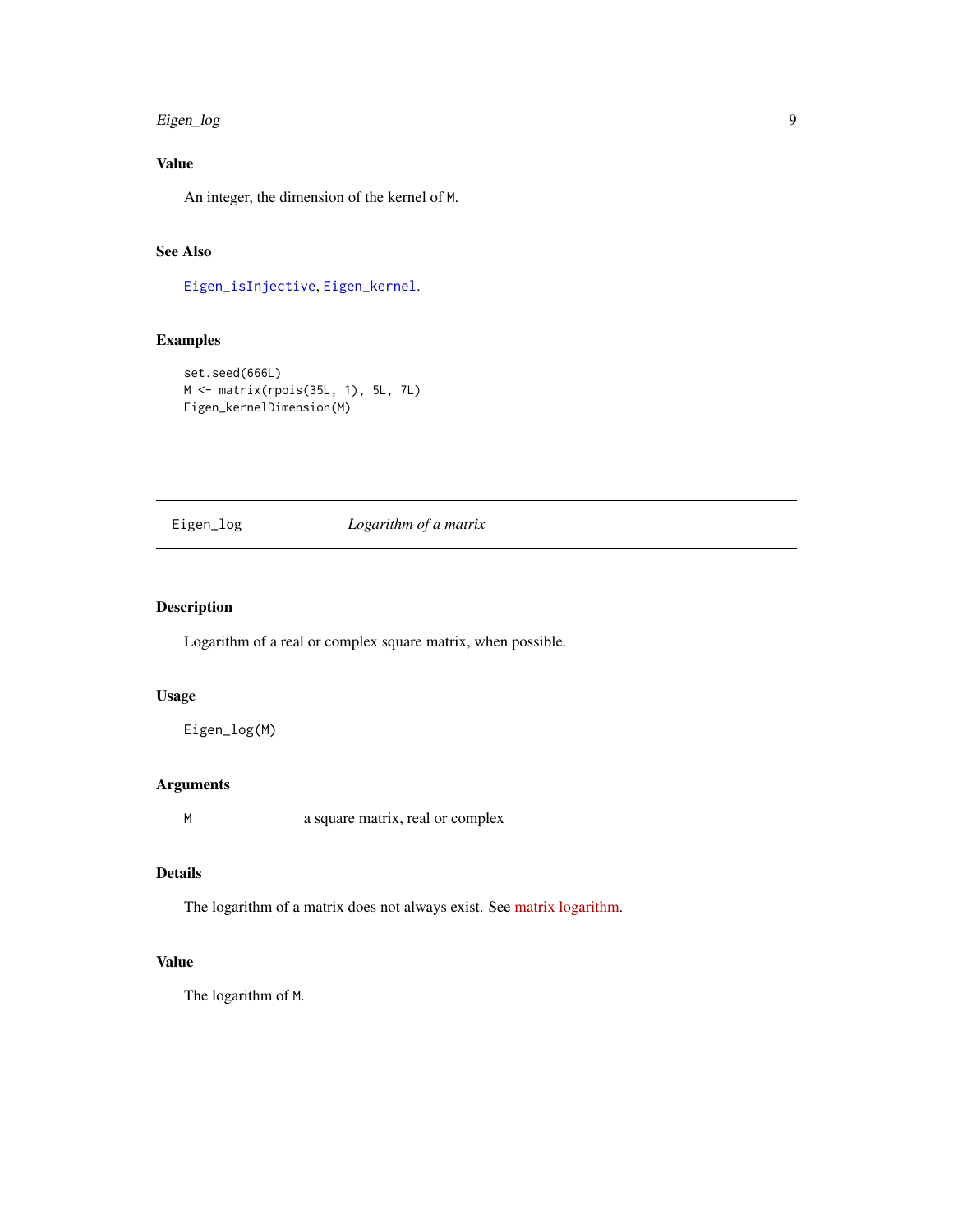<span id="page-9-0"></span>

Logarithm of the absolute value of the determinant of a real matrix.

#### Usage

```
Eigen_logabsdet(M)
```
#### Arguments

M a *real* square matrix

#### Value

The logarithm of the absolute value of the determinant of M.

#### Note

'Eigen\_logabsdet(M)' is not faster than 'log(abs(Eigen\_det(M)))'.

#### Examples

set.seed(666L) M <- matrix(rpois(25L, 1), 5L, 5L) Eigen\_logabsdet(M)

Eigen\_lsSolve *Linear least-squares problems*

#### Description

Solves a linear least-squares problem.

#### Usage

```
Eigen_lsSolve(A, b, method = "cod")
```
#### Arguments

| A      | a $n * p$ matrix, real or complex                                           |
|--------|-----------------------------------------------------------------------------|
| b      | a vector of length n or a matrix with n rows, real or complex               |
| method | the method used to solve the problem, either "svd" (based on the SVD decom- |
|        | position) or "cod" (based on the complete orthogonal decomposition)         |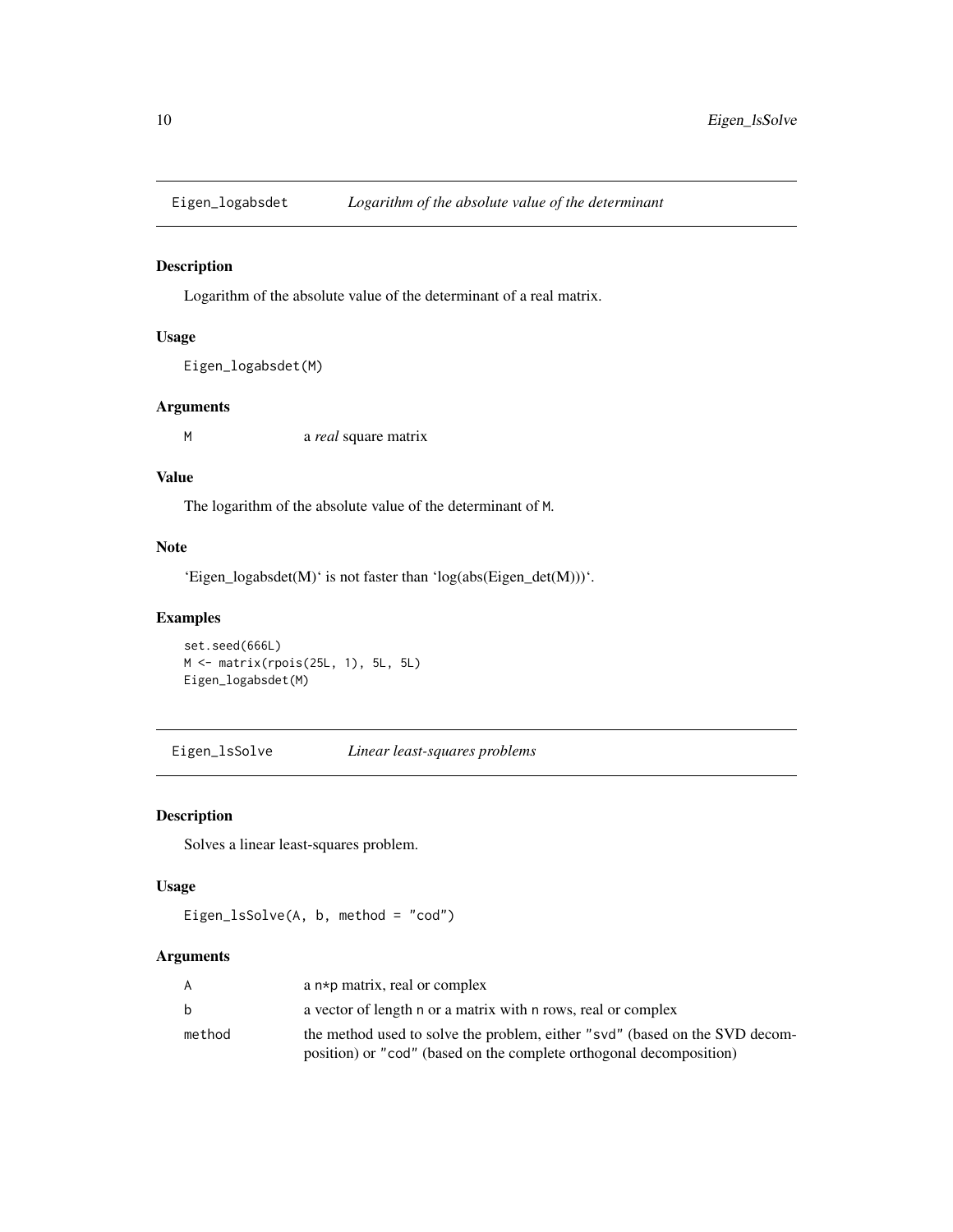# <span id="page-10-0"></span>Eigen\_pinverse 11

#### Value

The solution X of the least-squares problem  $AX \sim b$  (similar to  $lm.fit(A, b)$ \$coefficients). This is a matrix if b is a matrix, or a vector if b is a vector.

#### Examples

```
set.seed(129)
n \leftarrow 7; p \leftarrow 2A \leftarrow matrix(rnorm(n * p), n, p)b \leq -rnorm(n)lsfit <- Eigen_lsSolve(A, b)
b - A %*% lsfit # residuals
```
Eigen\_pinverse *Pseudo-inverse of a matrix*

#### Description

Pseudo-inverse of a real or complex matrix (Moore-Penrose generalized inverse).

#### Usage

Eigen\_pinverse(M)

#### Arguments

M a matrix, real or complex, not necessarily square

# Value

The pseudo-inverse matrix of M.

```
library(EigenR)
M \leftarrow \text{rbind}(toeplitz(c(3, 2, 1)),
  toeplitz(c(4, 5, 6))\lambdaMplus <- Eigen_pinverse(M)
all.equal(M, M %*% Mplus %*% M)
all.equal(Mplus, Mplus %*% M %*% Mplus)
#' a complex matrix
A \leq -M + 1i \times M[, C(3L, 2L, 1L)]Aplus <- Eigen_pinverse(A)
AAplus <- A %*% Aplus
all.equal(AAplus, t(Conj(AAplus))) #' `A %*% Aplus` is Hermitian
AplusA <- Aplus %*% A
all.equal(AplusA, t(Conj(AplusA))) #' `Aplus %*% A` is Hermitian
```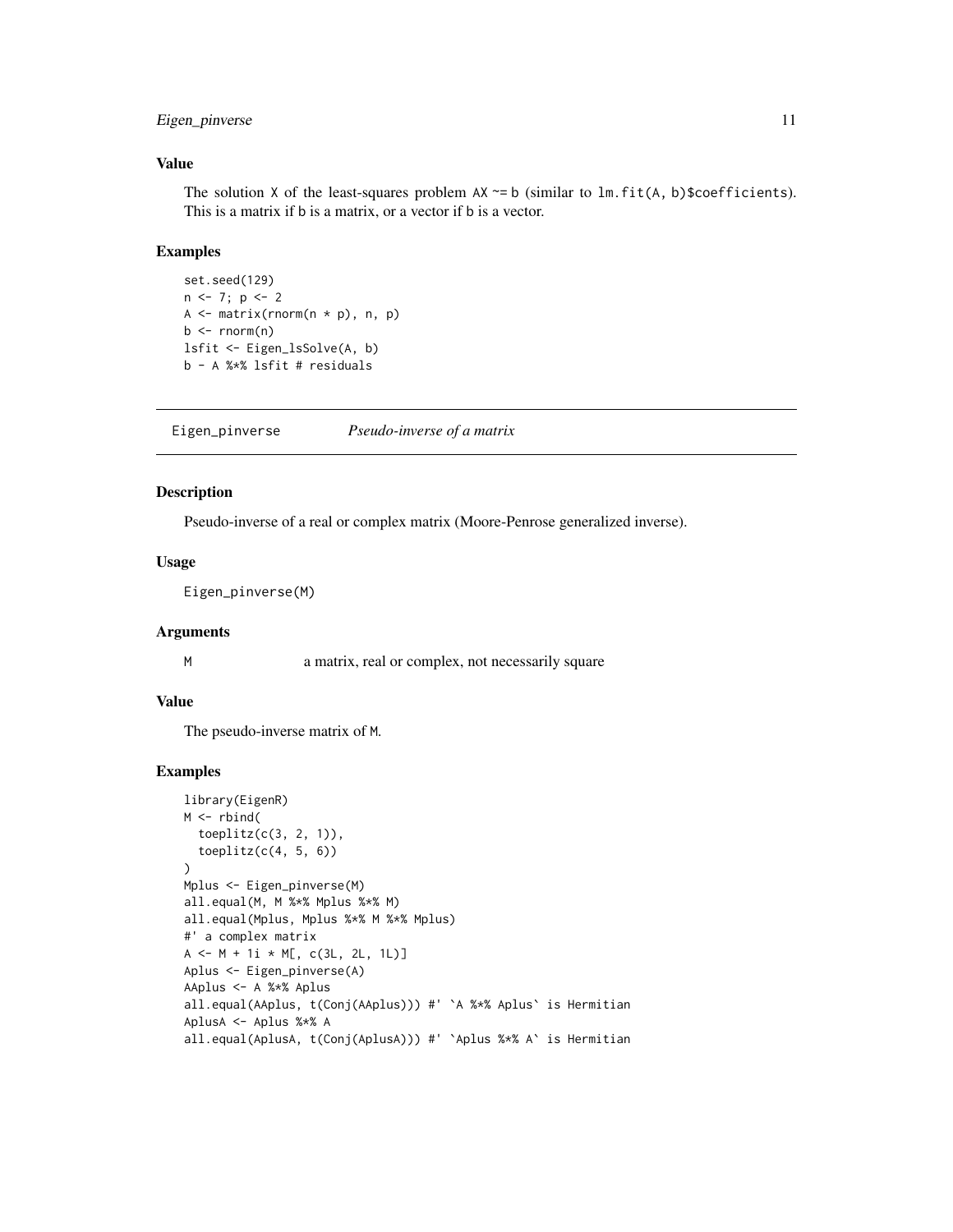<span id="page-11-0"></span>

Matricial power of a real or complex square matrix, when possible.

# Usage

Eigen\_pow(M, p)

# Arguments

| M | a square matrix, real or complex              |
|---|-----------------------------------------------|
|   | a number, real or complex, the power exponent |

# Details

The power is defined with the help of the exponential and the logarithm. See [matrix power.](https://eigen.tuxfamily.org/dox/unsupported/group__MatrixFunctions__Module.html#title8)

# Value

The matrix M raised at the power p.

Eigen\_QR *QR decomposition of a matrix*

# Description

QR decomposition of a real or complex matrix.

#### Usage

Eigen\_QR(M)

#### Arguments

M a matrix, real or complex

## Value

A list with the Q matrix and the R matrix.

# Examples

 $M \leftarrow \text{cbind}(c(1,2,3), c(4,5,6))$ x <- Eigen\_QR(M) x\$Q %\*% x\$R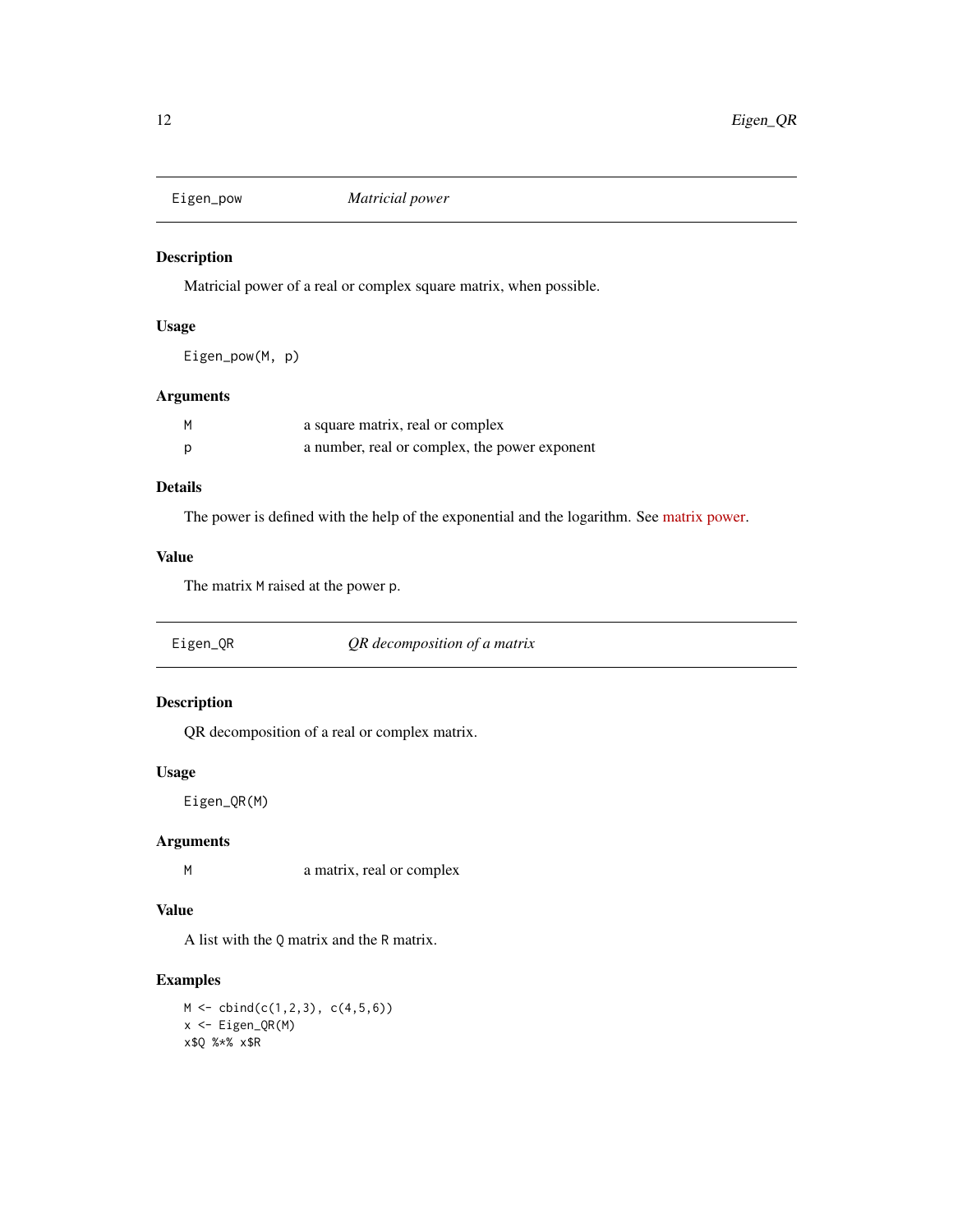<span id="page-12-0"></span>

Range (column-space, image, span) of a real or complex matrix.

#### Usage

Eigen\_range(M, method = "QR")

# Arguments

| м      | a matrix, real or complex                              |
|--------|--------------------------------------------------------|
| method | one of "LU", "QR", or "COD"; the "LU" method is faster |

# Value

A basis of the range of M. With method = "LU", the basis is not orthonormal, while it is with method  $=$  "QR" and method  $=$  "COD".

Eigen\_rank *Rank of a matrix*

# Description

Rank of a real or complex matrix.

#### Usage

Eigen\_rank(M)

### Arguments

M a matrix, real or complex

### Value

The rank of M.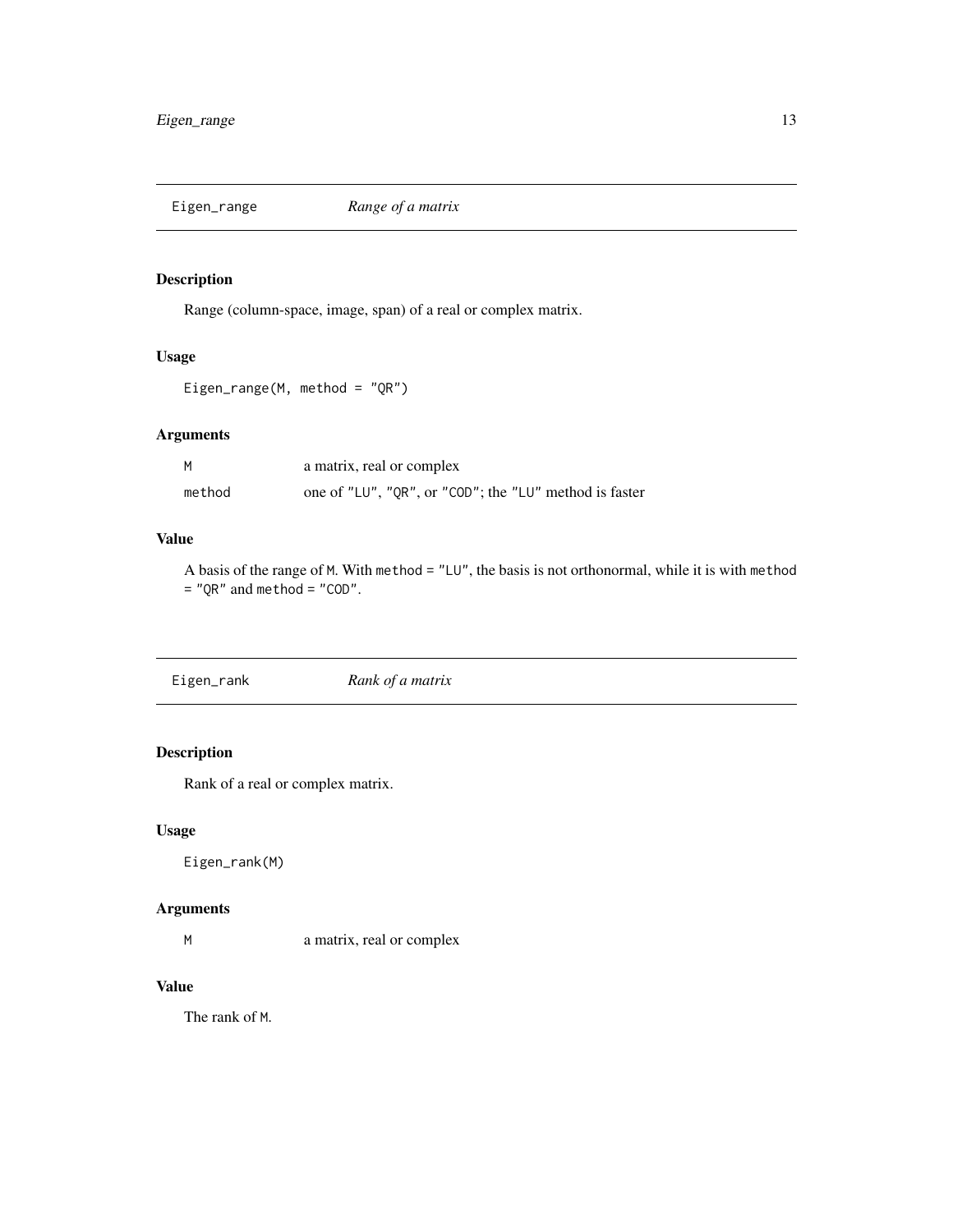<span id="page-13-0"></span>Eigen\_sin *Matrix sine*

# Description

Matrix sine of a real or complex square matrix.

# Usage

Eigen\_sin(M)

#### Arguments

M a square matrix, real or complex

#### Value

The matrix sine of M.

Eigen\_sinh *Matrix hyperbolic sine*

# Description

Matrix hyperbolic sine of a real or complex square matrix.

# Usage

Eigen\_sinh(M)

# Arguments

M a square matrix, real or complex

#### Value

The matrix hyperbolic sine of M.

```
library(EigenR)
M \leftarrow \text{toeplitz}(c(1,2,3))Eigen_sinh(M)
(Eigen_exp(M) - Eigen_exp(-M)) / 2 # identical
```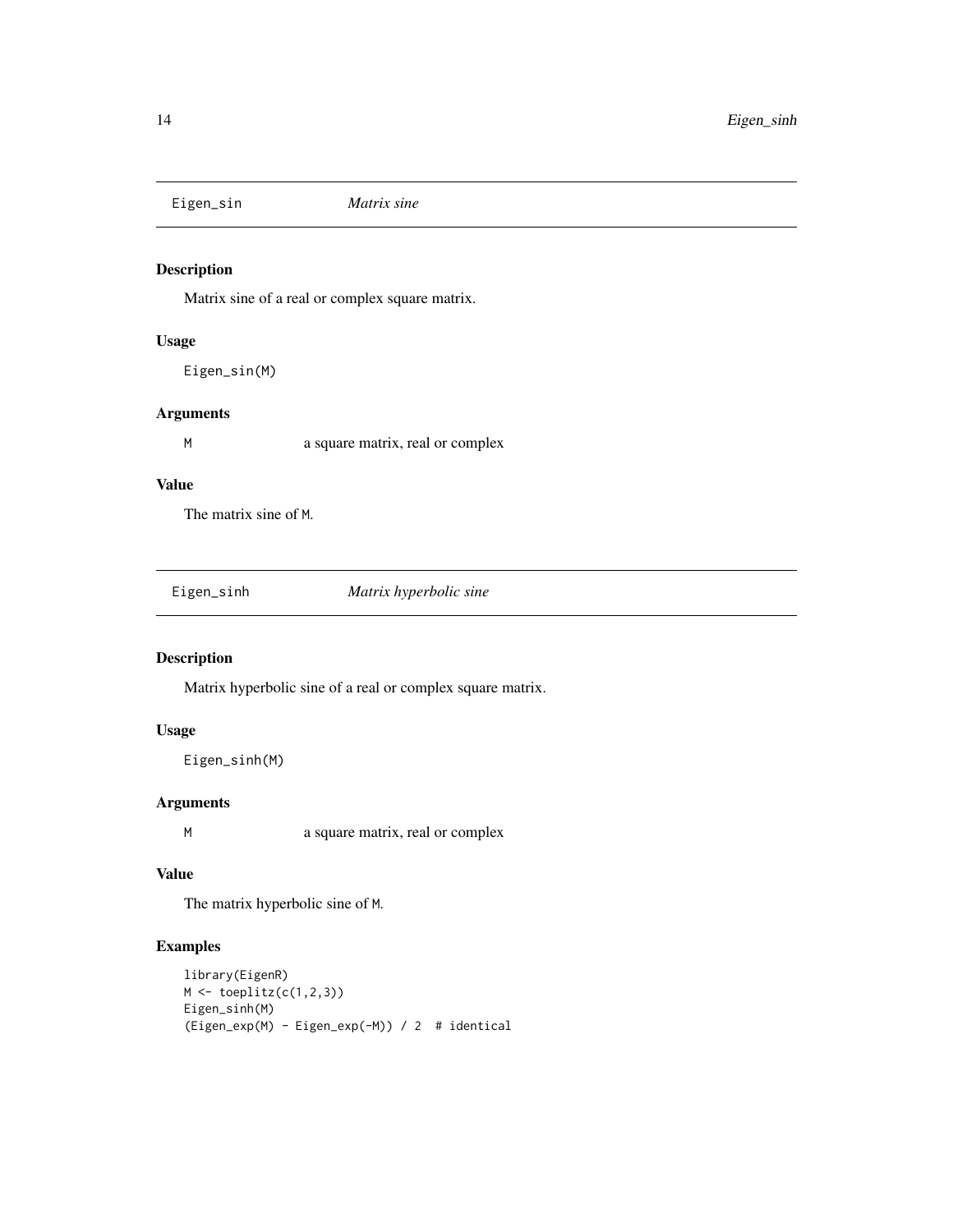<span id="page-14-0"></span>

Square root of a real or complex square matrix, when possible.

#### Usage

Eigen\_sqrt(M)

#### Arguments

M a square matrix, real or complex

#### Details

See [matrix square root.](https://eigen.tuxfamily.org/dox/unsupported/group__MatrixFunctions__Module.html#title12)

#### Value

A square root of M.

#### Examples

```
# Rotation matrix over 60 degrees:
M <- cbind(c(cos(pi/3), sin(pi/3)), c(-sin(pi/3), cos(pi/3)))
# Its square root, the rotation matrix over 30 degrees:
Eigen_sqrt(M)
```
Eigen\_UtDU *'UtDU' decomposition of a matrix*

#### Description

Cholesky-'UtDU' decomposition of a symmetric or Hermitian matrix.

# Usage

Eigen\_UtDU(M)

#### Arguments

M a square symmetric/Hermitian positive or negative semidefinite matrix, real/complex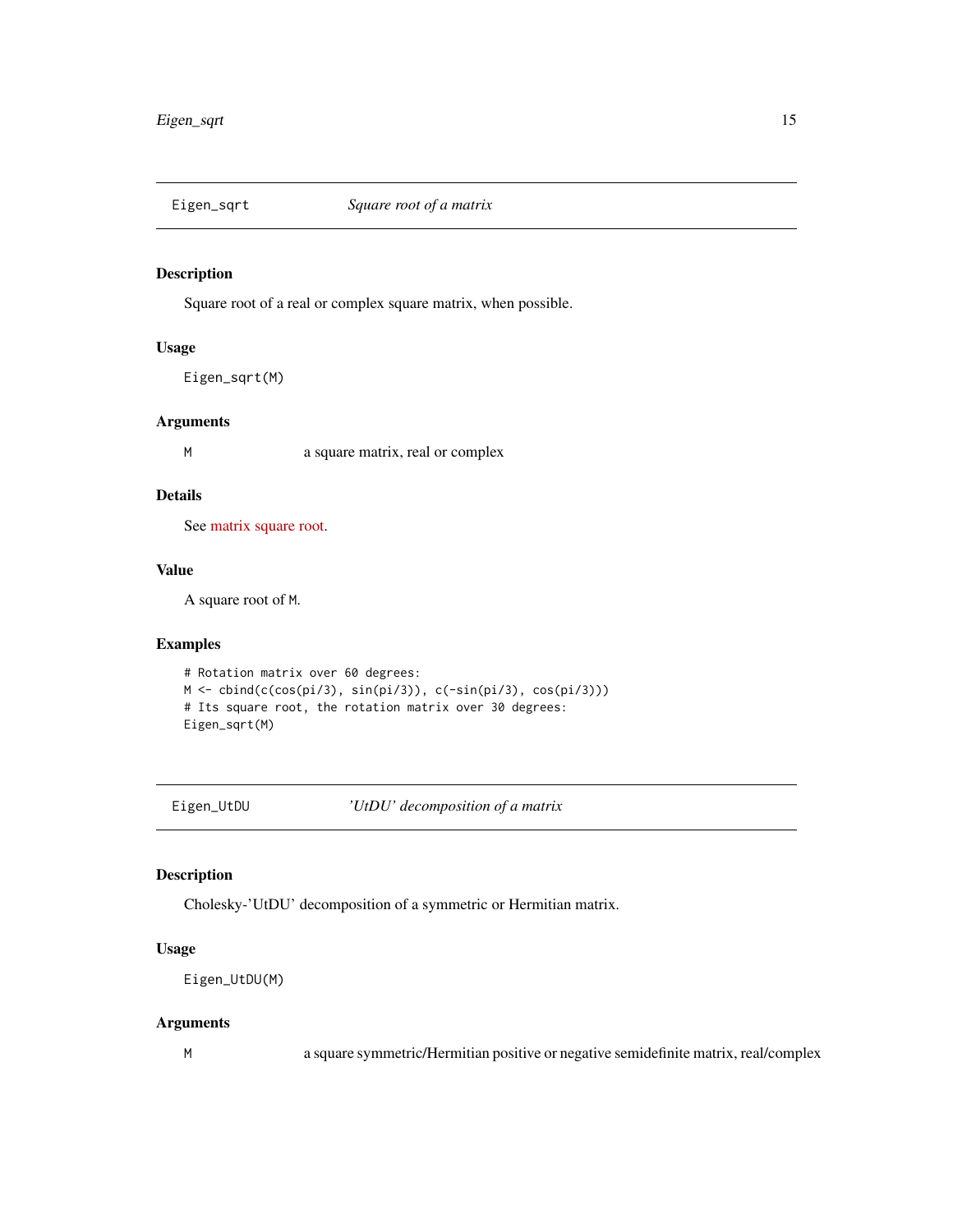# <span id="page-15-0"></span>Details

Symmetry is not checked; only the lower triangular part of M is used.

# Value

The Cholesky-'UtDU' decomposition of M in a list (see example).

# Examples

```
x \le - matrix(c(1:5, (1:5)^2), 5, 2)
x \le - \text{cbind}(x, x[, 1] + 3*x[, 2])M <- crossprod(x)
UtDU <- Eigen_UtDU(M)
U <- UtDU$U
D <- UtDU$D
perm <- UtDU$perm
UP <- U[, perm]
t(UP) %*% diag(D) %*% UP # this is `M`
```
<span id="page-15-1"></span>SparseMatrix *Sparse matrix*

# Description

Constructs a sparse matrix, real or complex.

#### Usage

SparseMatrix(i, j, Mij, nrows, ncols)

## S3 method for class 'SparseMatrix'  $print(x, \ldots)$ 

asSparseMatrix(M)

# Arguments

| i, j         | indices of the non-zero coefficients                                                                                             |
|--------------|----------------------------------------------------------------------------------------------------------------------------------|
| Mij          | values of the non-zero coefficients; must be a vector of the same length as i and<br>j or a single number which will be recycled |
| nrows, ncols | dimensions of the matrix                                                                                                         |
| X            | a SparseMatrix object                                                                                                            |
| $\ddots$ .   | ignored                                                                                                                          |
| M            | a matrix, real or complex                                                                                                        |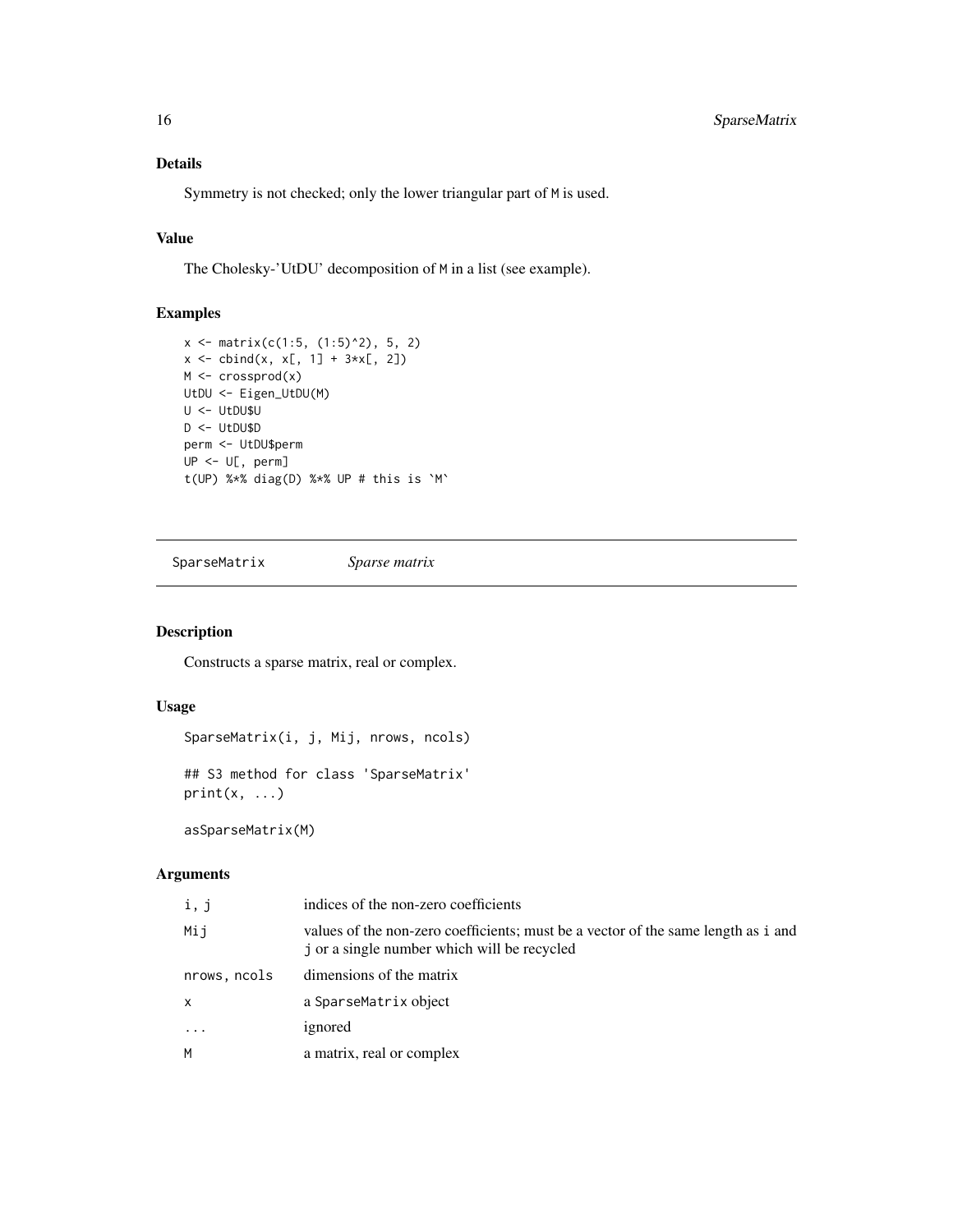# SparseMatrix 17

# Value

A list with the class SparseMatrix.

```
set.seed(666)
( M <- matrix(rpois(50L, 1), 10L, 5L) )
asSparseMatrix(M)
```